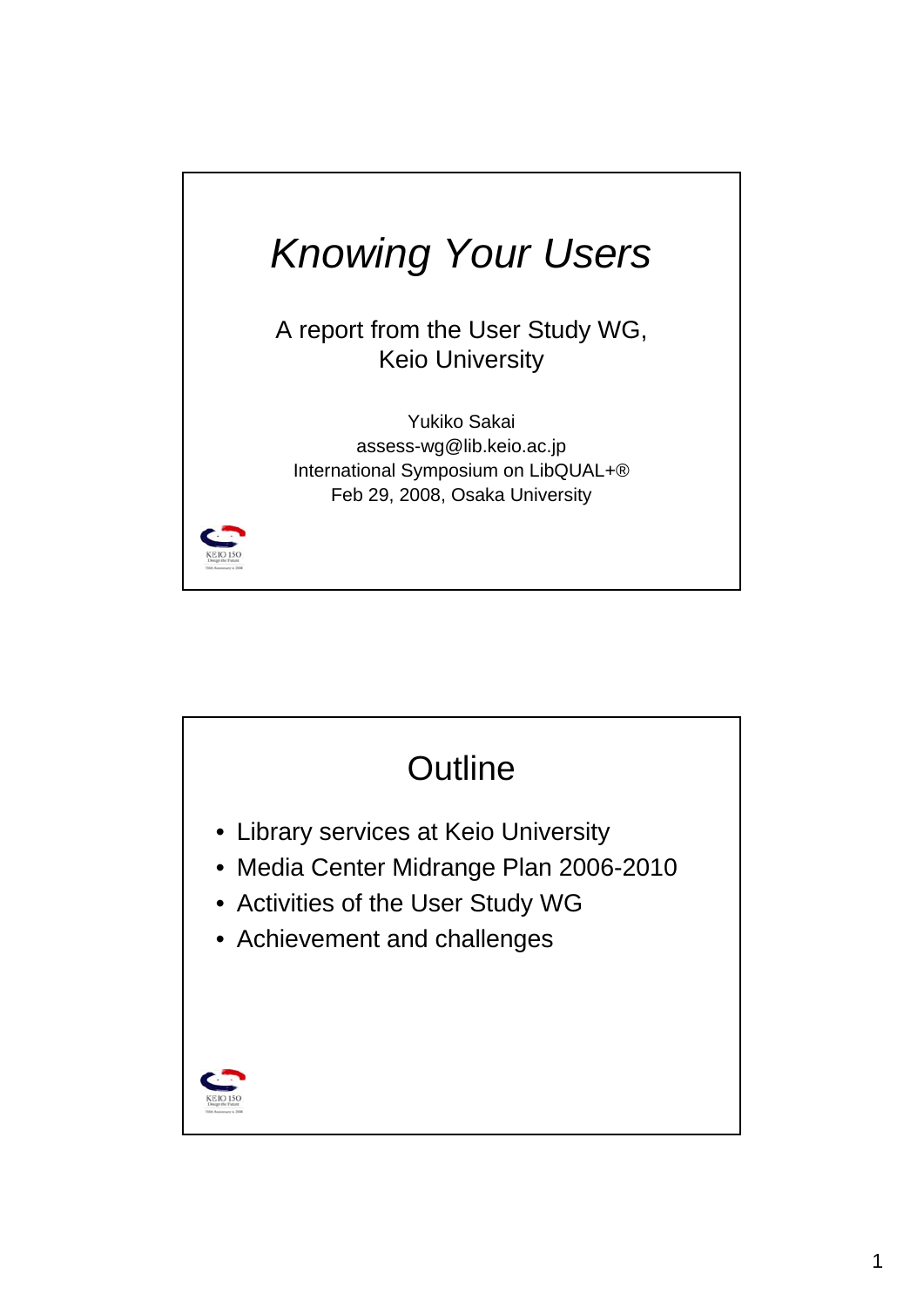

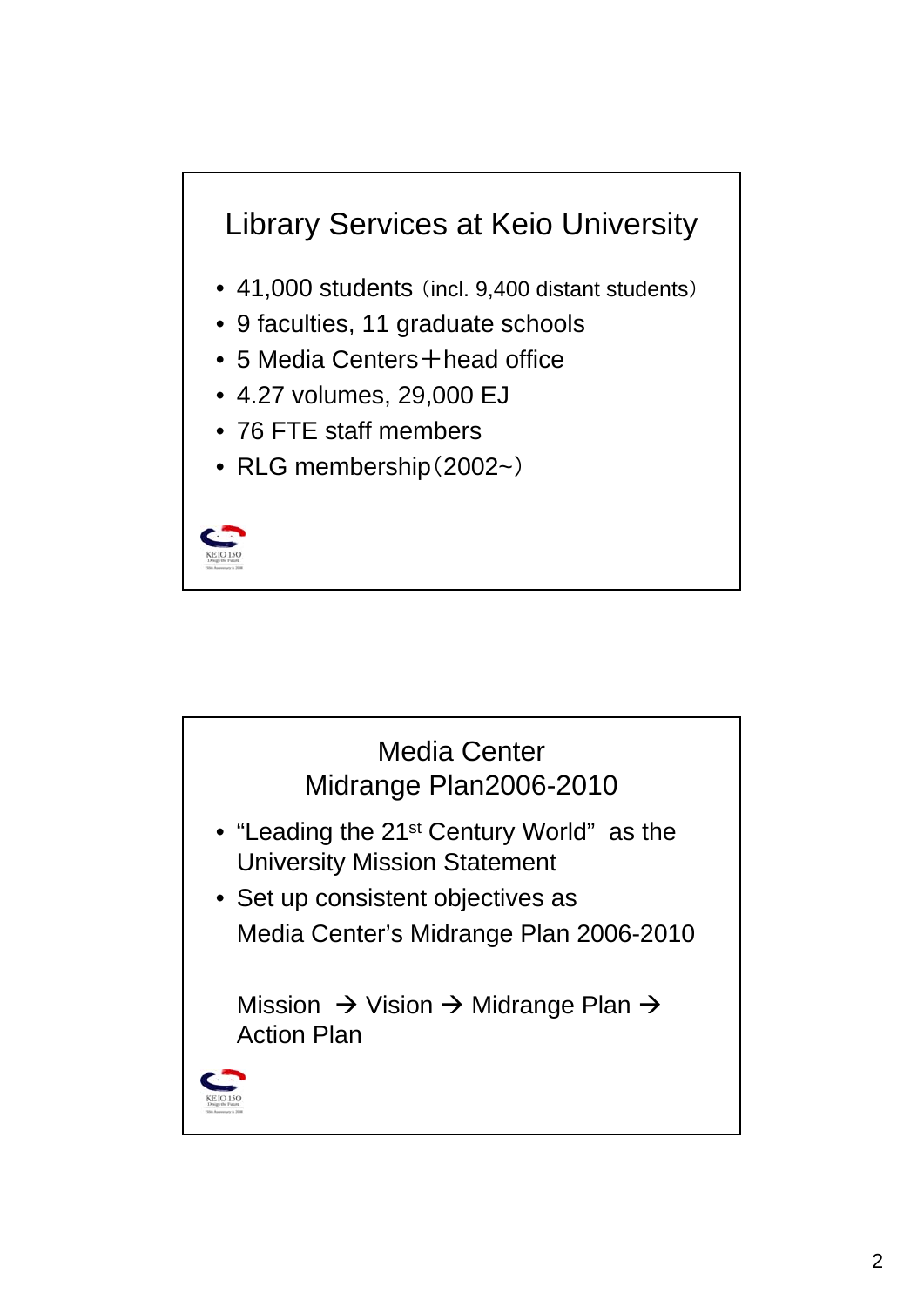

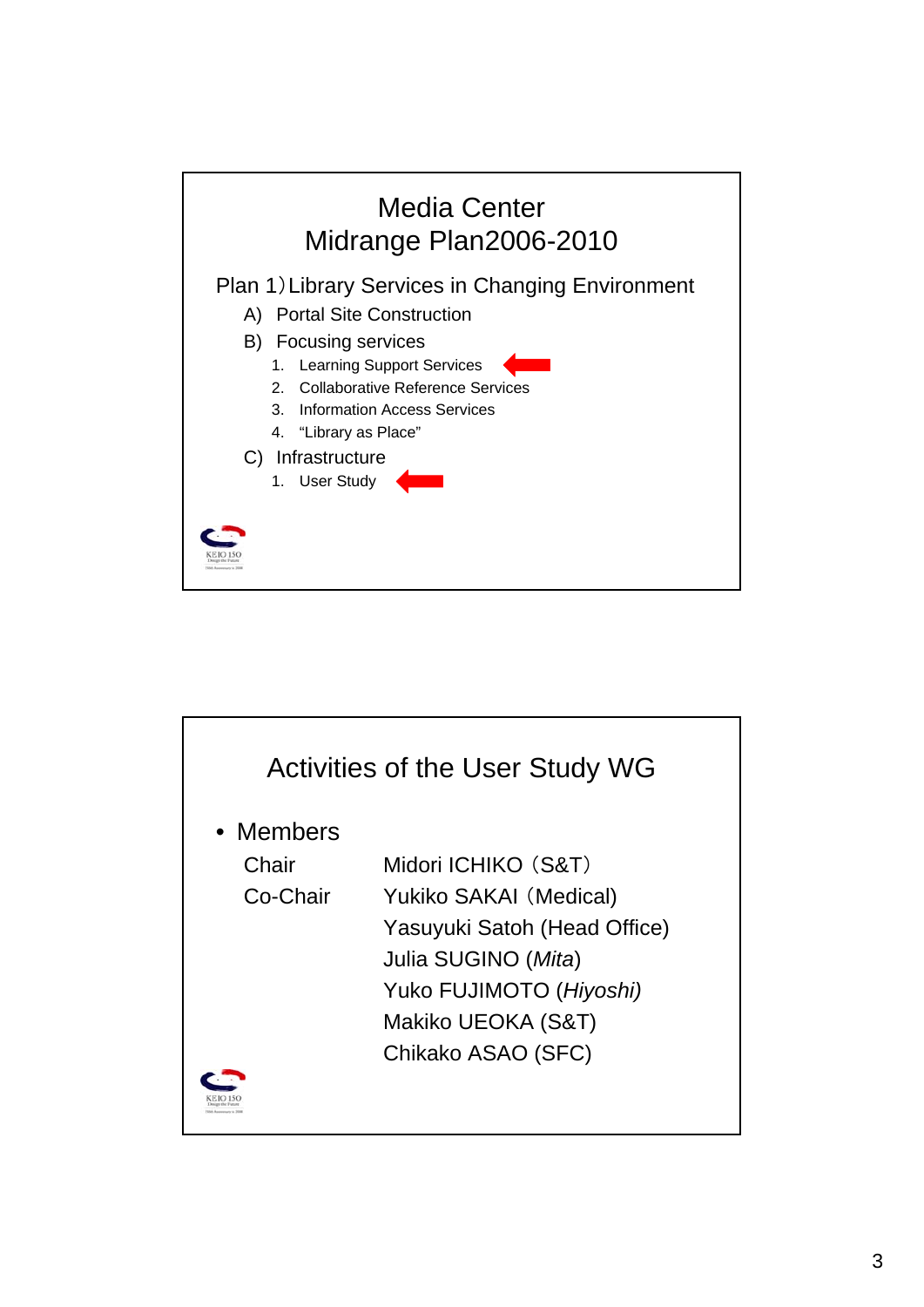

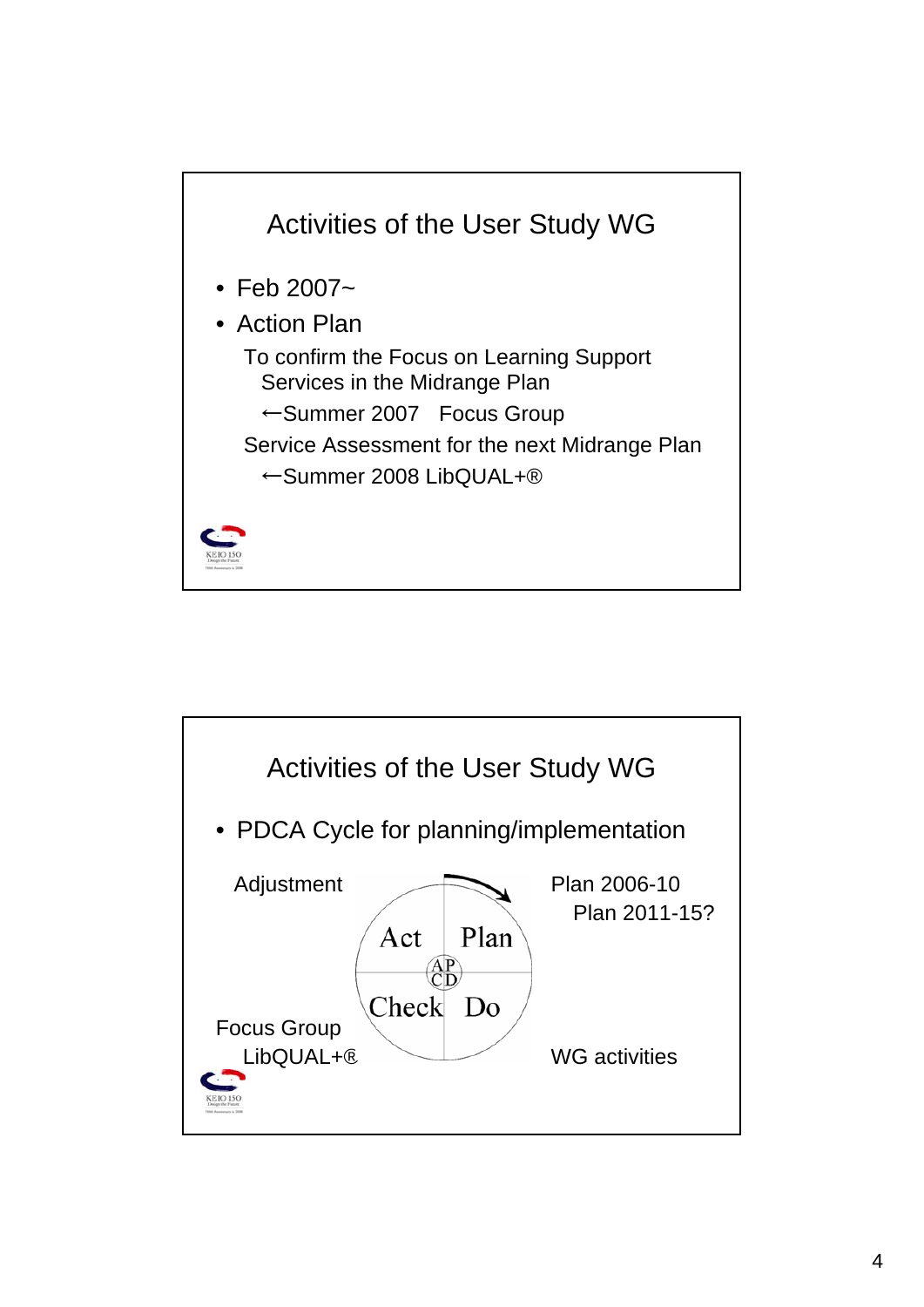

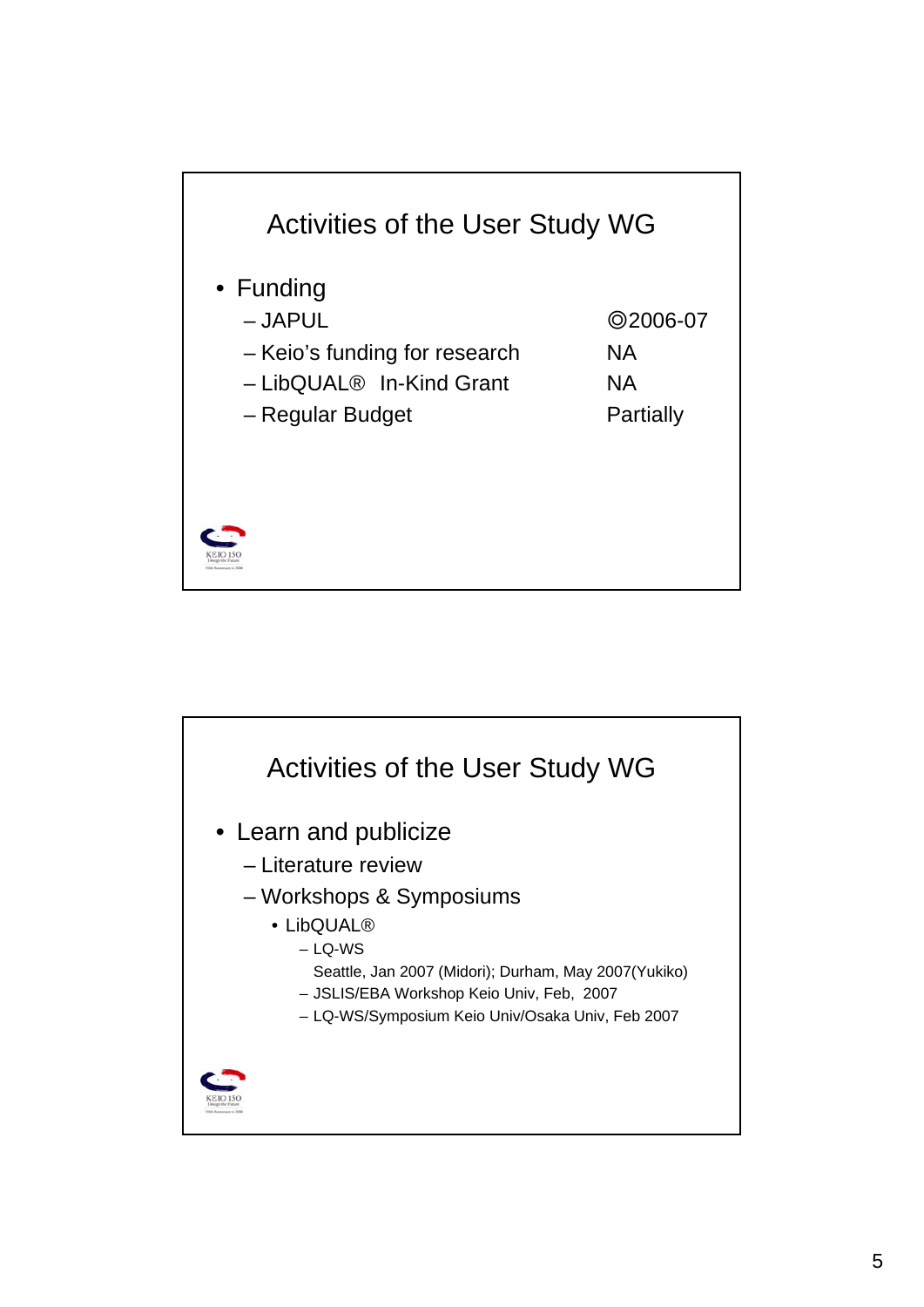

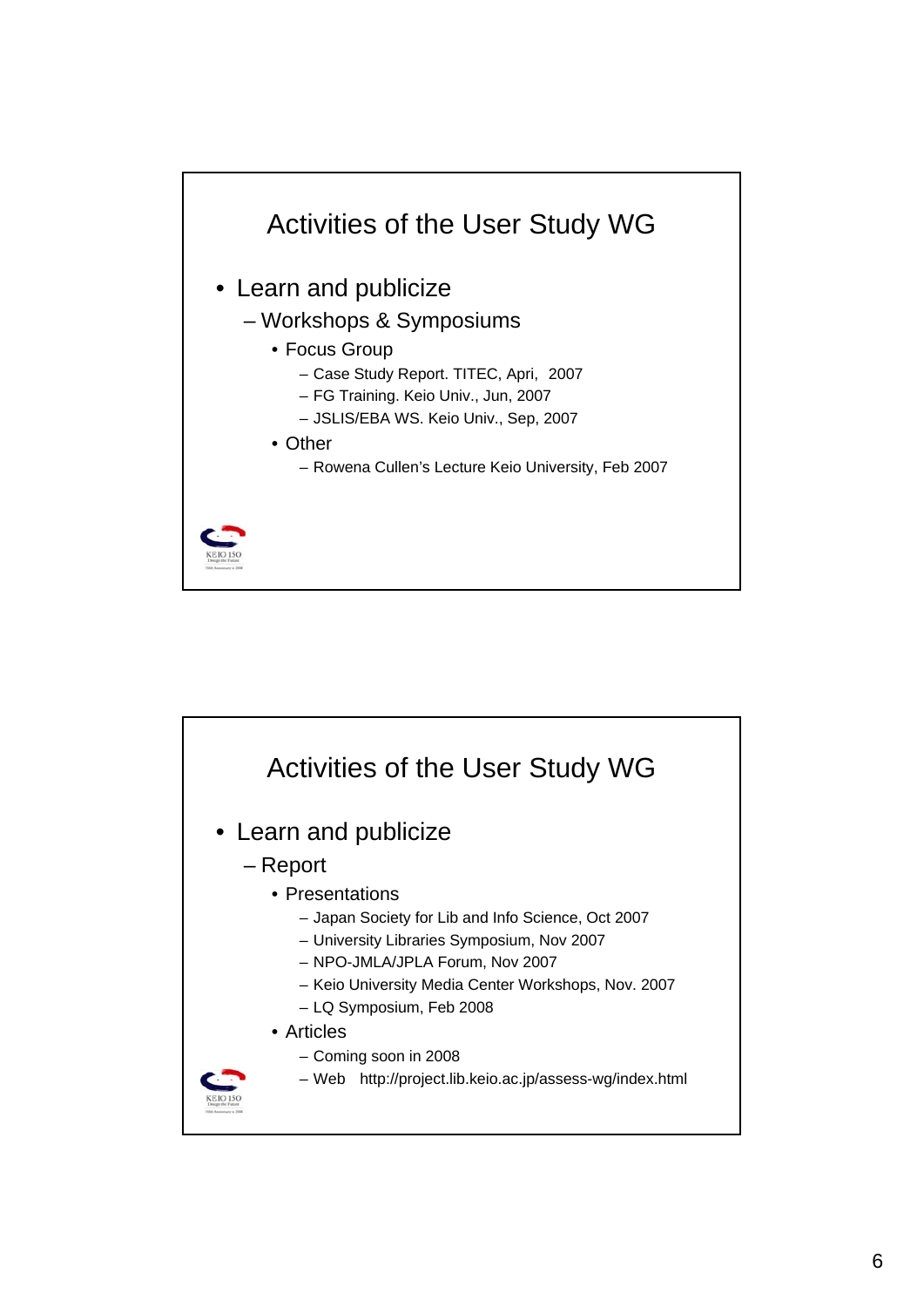![](_page_6_Figure_0.jpeg)

![](_page_6_Figure_1.jpeg)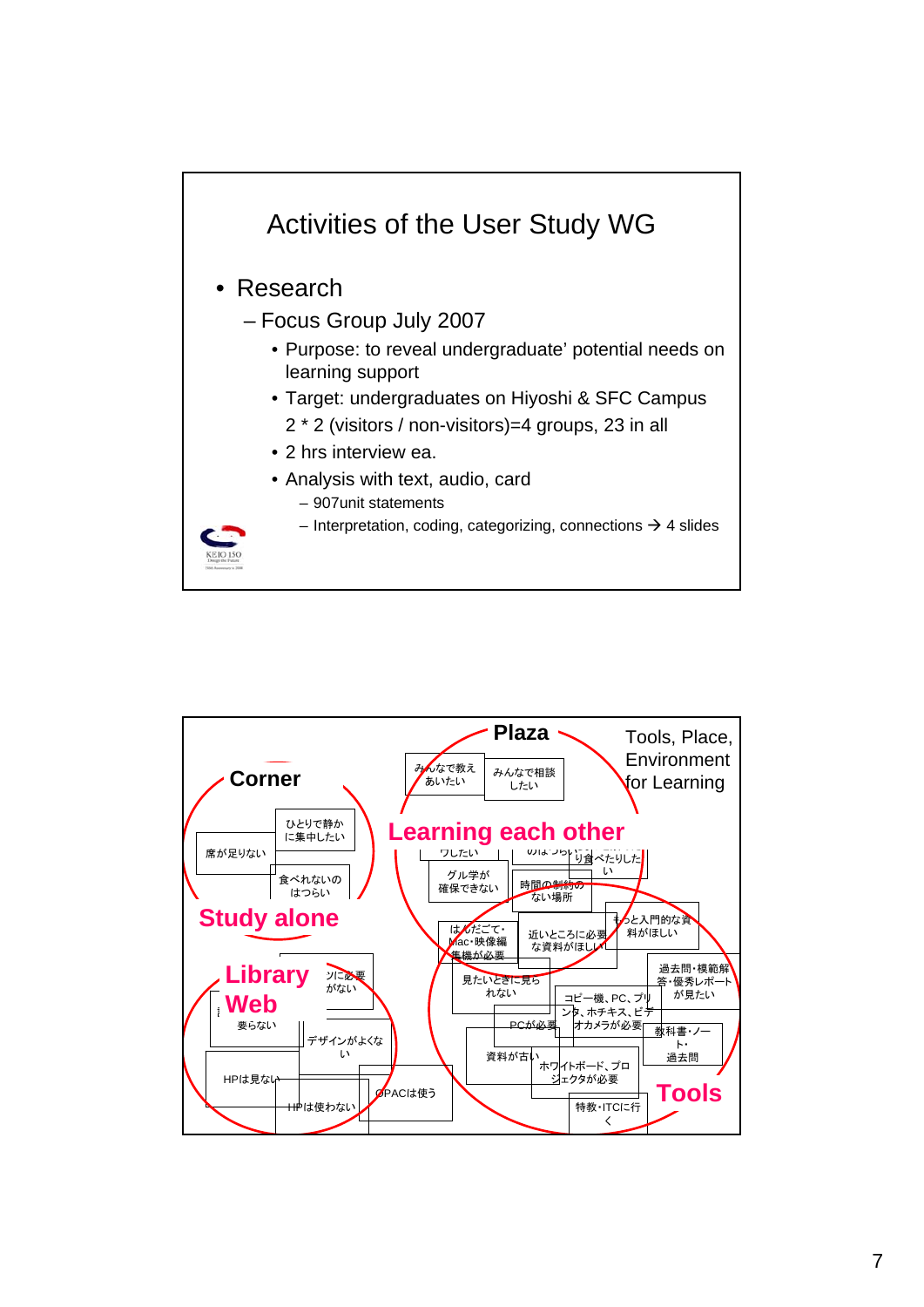![](_page_7_Figure_0.jpeg)

![](_page_7_Figure_1.jpeg)